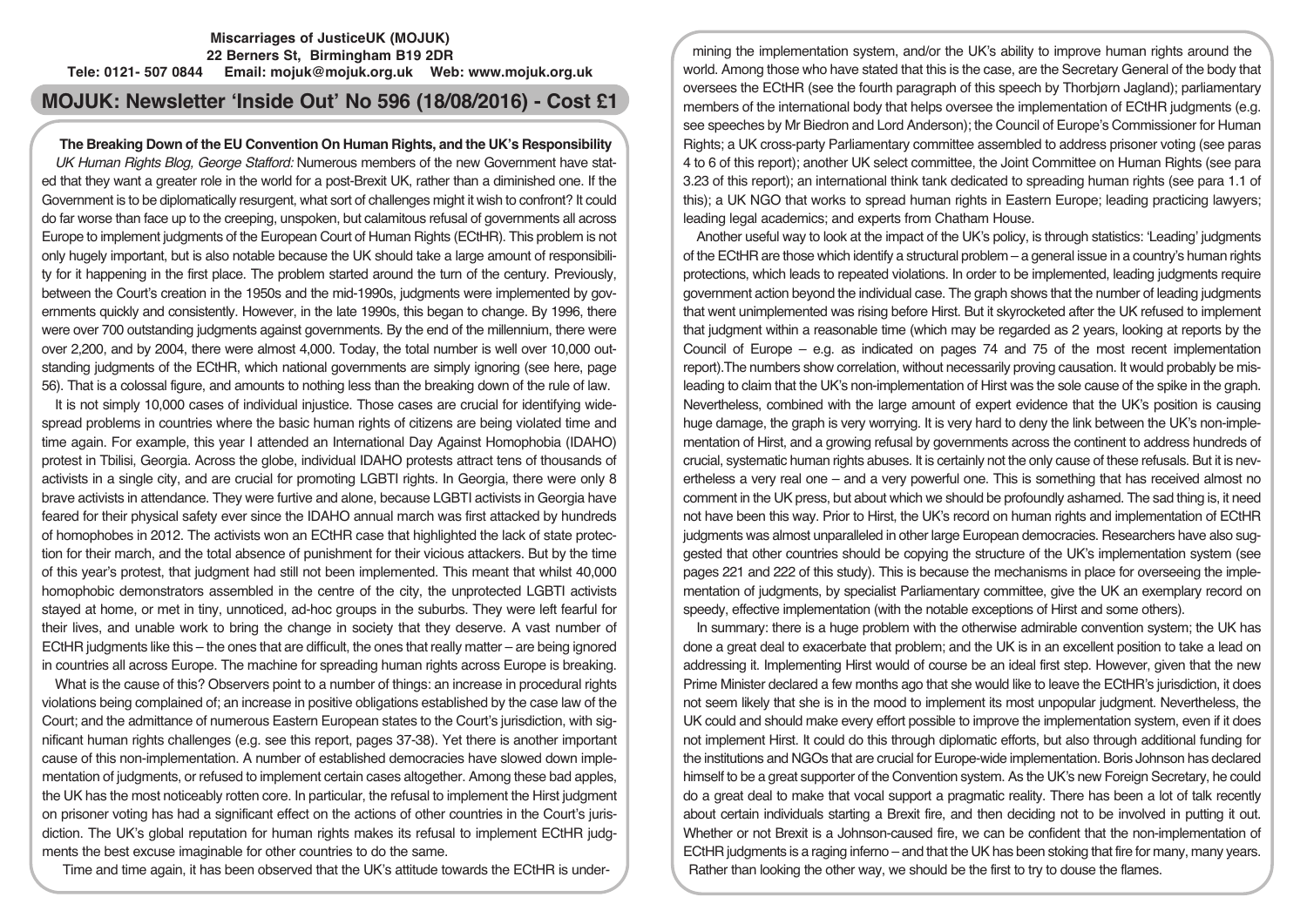#### **Statement from Republican Prisoners Roe 4 HMP Maghaberry 11/08/16**

Republican Prisoners wish to make it clear that what occurred on the Republican Wing on the 10th August, was no less than a co-ordinated physical attack. Two separate incidents in which two governors were physically involved resulted in two prisoners being struck and manhandled whilst three others were brutally assaulted. This was the combination of months of harassment and intimidation against Republican Prisoners. This was not an insignificant or spontaneous incident. This was a co-ordinated attack carried out by former H-Block screws and Crumlin Road screws, former UDR men and others who have regularly abused and intimidated Republican Prisoners on the landings. Seven Governors were present on the wing while Republican Prisoners were locked down for five hours with no access to health care, solicitors, toilets or food before being escorted to cells by dozens of screws clad in riot gear. PSNI members also arrived on the landing whilst medics whispered and collaborated with the security governor. Clearly the "supposedly impartial" PSNI is keen to act in unison with the jail administration to oppress Republican Prisoners. It is obvious that the Six County Prison Service is determined to break the spirit and resolve of Republican Prisoners and they will happily resort to the old tactic of physical violence but we remain today unbowed and unbroken Republican Political Prisoners.

Belfast firm KRW Law, which is instructed by a number of a number of sentenced and remand prisoners detained in the Roe House segregated wing, issued a statement following reports that the wing was put into lockdown on Wednesday 10th August,. Roe House houses republican prisoners and tensions between the prisoners, the Prison Service and the Prison Officers Association have been a feature of the separated regime for a number of years. In a statement, KRW Law said violent tensions had "erupted again between staff and prisoners with allegations of verbal abuse against prisoners and the use of restraint, lock down and segregation". A control squad of prison officers allegedly "danced all over" one prisoner while others came to his assistance and were placed in segregated accommodation. The statement added: "Lawyers from KRW LAW LLP will be accessing their clients as soon as possible to take instruction on the current position in Roe House. "We will be requesting an independent investigation and recommending complaints to the Prisoner Ombudsman and the IMB. We will be alerting both Amnesty International and the International Committee of the Red Cross who are monitoring conditions at Roe House. We will be seeking meetings with the Northern Ireland Prison Service and, if necessary, the Minister for Justice."

## **Brendan McConville & John Paul Wootton the Persecution Never Stops**

The Northern Ireland Prison Service has been challenged over its decision to refuse to let a man convicted of the murder of PSNI officer Stephen Carroll receive a booklet from the campaign to free him. Belfast solicitor Darragh Mackin of KRW Law wrote to prison authorities after they prevented Brendan McConville receiving a copy of a booklet by the Justice for the Craigavon Two campaign. The campaign group has called for the release of Mr McConville and John Paul Wootton, who were both convicted of the 2009 murder. Mr Mackin told The Irish News: "It appears this booklet has been refused solely on the basis that it relates to an ongoing public campaign entitled 'Justice for the Craigavon Two'. "It may be that the prison does not agree with the basis behind the campaign to which the materials relate, nevertheless, the prison has no lawful basis in which to continue to confiscate and remove our client's property." In his letter, Mr Mackin referred to prison authorities previously refusing to allow photographs relating to the campaign into the jail. He wrote: "This was met with pre-action correspondence, which ultimately resulted in the return of the property. "That in itself is indicative that the basis to which you propose to remove this property is entirely without foundation."

## **Suspects Tried to Pawn Items Back to Owner Source:** The Leaf-Chronicle

Two people were arrested Tuesday 9th August, after they tried to pawn items at a Riverside Drive pawn shop that belonged to the pawn shop owner. Jeremy Allen Watts, 30, and Jessica Faye Heady, 24, visited the Cash America Pawn shop on Riverside Drive with several items to pawn. The pawn shop owner and victim, Edward Dial, recognized the items and went home. There, he noticed that someone had broken into his residence and taken several items, the report said. The property was valued at more than \$1,000. Watts, of Nunnelly, Tennessee, and Heady, of Bellevue, were charged with aggravated burglary. Both were held on \$50,000 bond.

#### **Court of Appeal Orders Release Of Court Judgment On Ellie Butler's Death**

David Hart QC, Human Rights Blog: This is the most recent in the long series of legal steps touching on the violent career of Ben Butler, recently convicted of the murder of his daughter, Ellie. Butler was convicted for Grievous Bodily Harm, and then cleared on appeal. Care proceedings were commenced at the end of which Ellie was ordered to be returned to her parents by Hogg J in October 2012. A year later, on 28 October 2013, Ellie was found dead. C, the subject of this appeal, is Ellie's younger sister. In June 2014, Eleanor King J, in the family courts, found that Butler had caused Ellie's death, Ellie's mother (Jennie Gray) had failed to protect her from Butler, and C had been the victim of physical and emotional abuse. This judgment had been the subject of reporting restrictions. Immediately after Butler's conviction in June 2016, media organisations applied for the release of Eleanor King J's judgment to Pauffley J in the family court. Pauffley J dismissed this application. Her decision was roundly reversed in this decision of the Court of Appeal. The human rights clash is the familiar one of freedom of expression under Article 10 versus the right to a fair trial under Article 6 ECHR.

Pauffley J dismissed the application because of the possibility that the release of the judgment might prejudice Butler's right to a fair (re-)trial. She was ruling the day after his murder conviction, and it was being said that he would be seeking permission to appeal to the Court of Appeal Criminal Division (CACD). The CA decided that the court had the power under its inherent jurisdiction to order the continued retention of the judgment, despite the fact that there were no active criminal proceedings within the meaning of the Contempt of Court Act 1981 because they been terminated. It also held that Article 6 was potentially in play even though there were no current proceedings. But those rulings did not prescribe how the power to retain or release the judgment should be exercised. Its conclusion (contrary to the views of Pauffley J) was that little weight should be given to Butler's Article 6 rights in those circumstances. Butler would only be standing trial again if the CACD set aside his conviction and ordered a re-trial. There was no analysis of the likelihood of this outcome – unsurprising because Butler had done no more than say that he wanted to appeal. So the Court held that at best there was a speculative possibility of this.

But the CA's central conclusion was that the chance of prejudice of such a trial was so negligible that it should have been given little or no weight in the balancing exercise. On prejudice, it held that: The judge failed to take into account (i) the fact that the jury would be directed to ignore anything they read or heard outside the trial and that it should and would be trusted to follow the directions given by the trial judge; (ii) the fact that broadcasting and newspaper editors should be trusted to behave responsibly; and (iii) the fade factor (it would be many months and possibly more than a year before a retrial would take place). Hence, it ruled that if the judge had properly taken these factors into account, she would have been bound to conclude that the judgment should be put into the public domain. In doing so, it founded on Strasbourg cases (such as Beggs v. UK) where virulent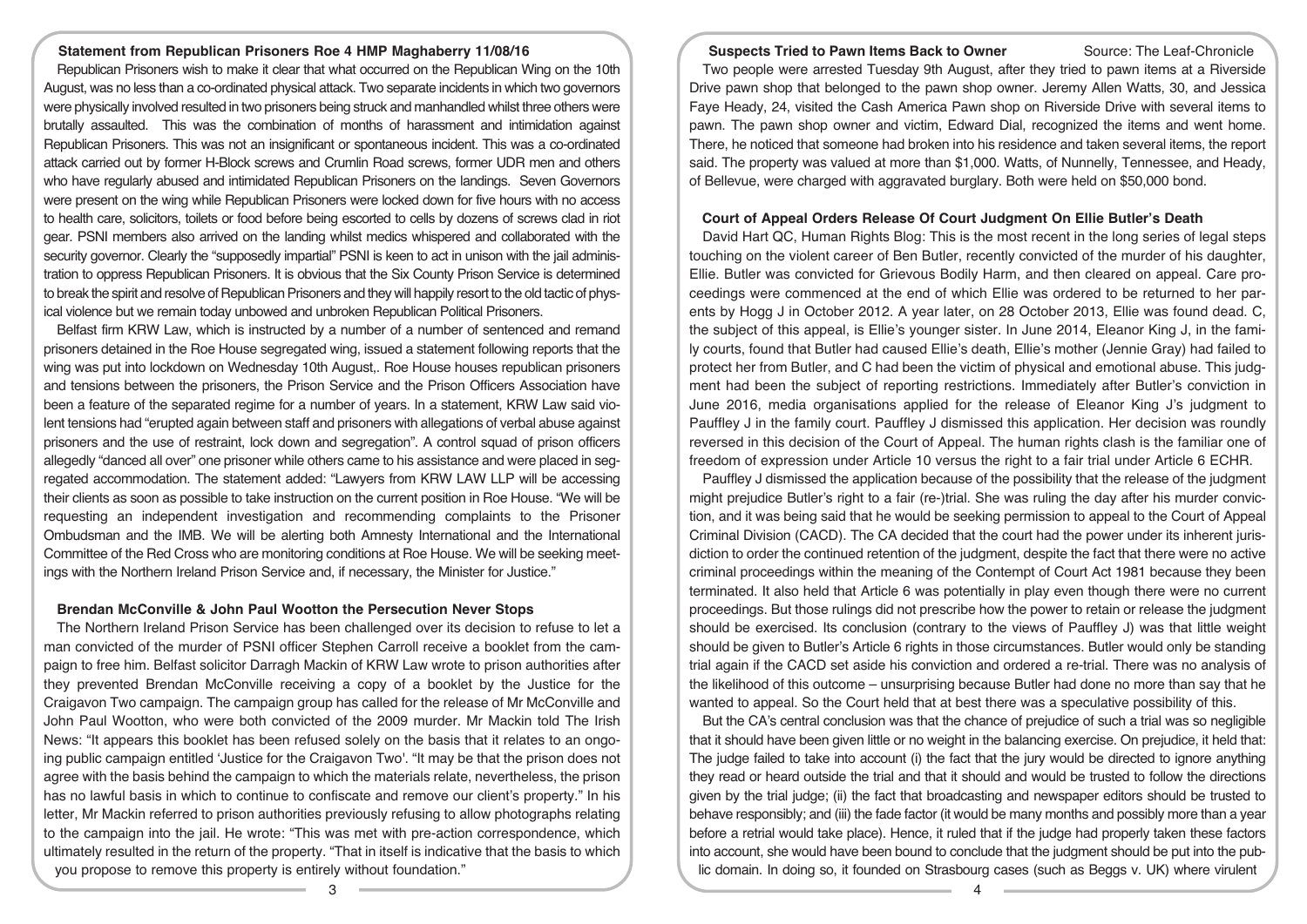press campaigns had been held not to prejudice fair trials: Hence, and subject to specific redactions necessary to protect the interests of C, the judgment should be released.

Conclusion: I cannot help thinking that the CA showed a touching faith in (i) the efficacy of a direction that a jury should ignore the press/internet when trying a case and (ii) the responsibility of the press when handling such an explosively newsworthy story, were Butler to be tried again. Nor is the internet subject to the fade factor applicable to print journalists – after a few Googling seconds I could find as much press coverage as I wanted on Butler and Gray over the last few years, and much of it strongly prejudicial. I quite understand the strong policy reasons for not allowing criminal appeals on the grounds that the right to a fair trial had been impaired by grossly prejudicial press coverage. But I am not sure this can be read directly over to the current situation, where any problem could be avoided altogether by not releasing the judgment until Butler's potential appeal had been determined. That is not to say that I disagree with the outcome – a convicted defendant cannot simply hold up press disclosures by saying that he wants to appeal.

**Medway Child Jail Inspectors Find Further Serious Failings** *Alan Travis, Guardian* Access to pornography and "very high and growing" levels of violence are among the latest "serious and widespread failings" uncovered by official inspectors at the scandal-hit Medway child jail, which had been run by G4S. An inspection report into Medway secure training centre, published on Monday, reveals that behaviour management has deteriorated significantly in the seven months since undercover filming by BBC Panorama exposed staff assaulting children and revealed that staff had deliberately falsified records. The inspectors from Ofsted, HM Inspectorate of Prisons and the Care Quality Commission went to Medway in June shortly before the Ministry of Justice's national offender management service took over the running of the jail from G4S, the private security multinational. Kent police have arrested 11 people from Medway in connection with allegations including use of unnecessary force. Five staff members have been sacked, three suspended and the centre's director stepped down following the allegations. The official inspectors say that the enforced removal of some staff, together with the fact that 67% of staff have left over the past 12 months, means that most current staff are very inexperienced. The inspectors say that G4S did not ensure they had sufficient support and supervision.

"Levels of violence in the centre are very high and growing. This includes violence between young people and violence towards staff, despite a small and stable population of young people. The centre's senior managers are not aware of the increasing trends in many areas of the centre's functioning, and this is a stark example of their lack of oversight and governance," say the inspectors, concluding that Medway's stability has been "sorely undermined". They say that recommendations by the Medway improvement board and G4S's own improvement plan have not been implemented properly and even simple maintenance tasks, such as making sure the door locks work smoothly, that could have helped stabilise the centre, have not happened.

Among the examples revealed by the inspectors' report are: Two USB sticks containing "highly inappropriate" material have been found, making clear that young people held at the centre have been able to access pornography. One young person was able to get hold of a broken pool cue and attempted to assault another child with it because it was insecurely stored and inadequate searching had taken place. A games console was brought into the jail by a staff member for a child who breached procedures leading to serious misuse. The inspectors found that rewards and sanctions were implemented inconsistently, levels of violence were high, particularly against staff, and oversight of the use of force and restraint was poor.

They also found evidence that violence against children and staff was under-reported and staff were unable to provide the inspectors with accurate records of the number of children requiring medical treatment as a result of assaults or fights. Use of force and restraint were increasing and the number of such incidents in May, the month before the inspection, was higher than at any point in the previous 12 months. At the time of the inspection in June there were 29 young people aged 12-18 being held at Medway, which can hold up to 76 children sentenced or remanded in custody. Lord McNally, the chairman of the Youth Justice Board, which is responsible for Medway, said the inspection findings were completely unacceptable. "Work was advanced at the time of the inspection to transfer the running of the Centre to the National Offender Management Service (Noms). This has now taken place, with the appointment of a new centre manager and senior management team. "I am determined that Medway STC should have the strong leadership, management and monitoring needed to deliver the quality and standards of care we all expect and which are essential for the safety and wellbeing of the children who are placed there," he said.

But Andrew Neilson, the director of campaigns at the Howard League for Penal Reform, said the damning report underscored why G4S was no longer running Medway. He said: "Children in Medway are not safe and, given the allegations that were made in the Panorama documentary in January, it is shocking to see that violence is under-reported and medical treatment is being inadequately recorded. This cannot go on. "It is not simply the secure training centres which have proved failed models of child custody. In both young offender institutions and secure training centres we see problems of violence and cultures far removed from the caring environments children need. Radical action is required."

Children's rights campaigner Carolyne Willow, the director of Article 39, added: "If policy makers had given priority to children's rights, there is no question that Medway secure training centre would have been long closed by now. "Just because the children there are prisoners is no excuse for propping up an abusive institution. We cannot continue with this two-tier child protection system: every child, no matter where they are from or what they have done, is entitled to feel safe and to know that the authorities will do right by them when abuse happens," she said. Jerry Petherick, the managing director of G4S custodial and detention services, said the report was "deeply disappointing, coming as it does after a number of years in which Ofsted rated Medway as good or outstanding". He added: "This was clearly a period of intense disruption which created uncertainty and instability for the young people and staff at the centre and it proved extremely challenging to maintain appropriate staffing levels and standards. "The management of Medway STC has now been transferred to Noms, and the lessons learned at Medway will be applied through a far-reaching review of our standards, skills and processes at Oakhill, our remaining STC near Milton Keynes. I fully expect this to translate into substantial changes to the way in which the centre is run."

#### **MET to Change Policy Following IPCC Investigation Into Ashraf Amrani**

The Metropolitan Police (MPS) is to amend its policy to ensure that Jigsaw units, who deal with rape and serious sexual assaults, are notified as soon as possible if a person they are monitoring is arrested, bailed or charged. The change follows an IPCC investigation into police contact with Ashraf Amrani prior to his death. A jury at a HM Coroner inquest today found that Mr Amrani had taken his own life and that both his parents were unlawfully killed the previous day. Mr Amrani was subject to a prison licence for a sexual offence committed in 2009 and was arrested by the MPS on 10 February 2015 on suspicion of affray. After becoming unwell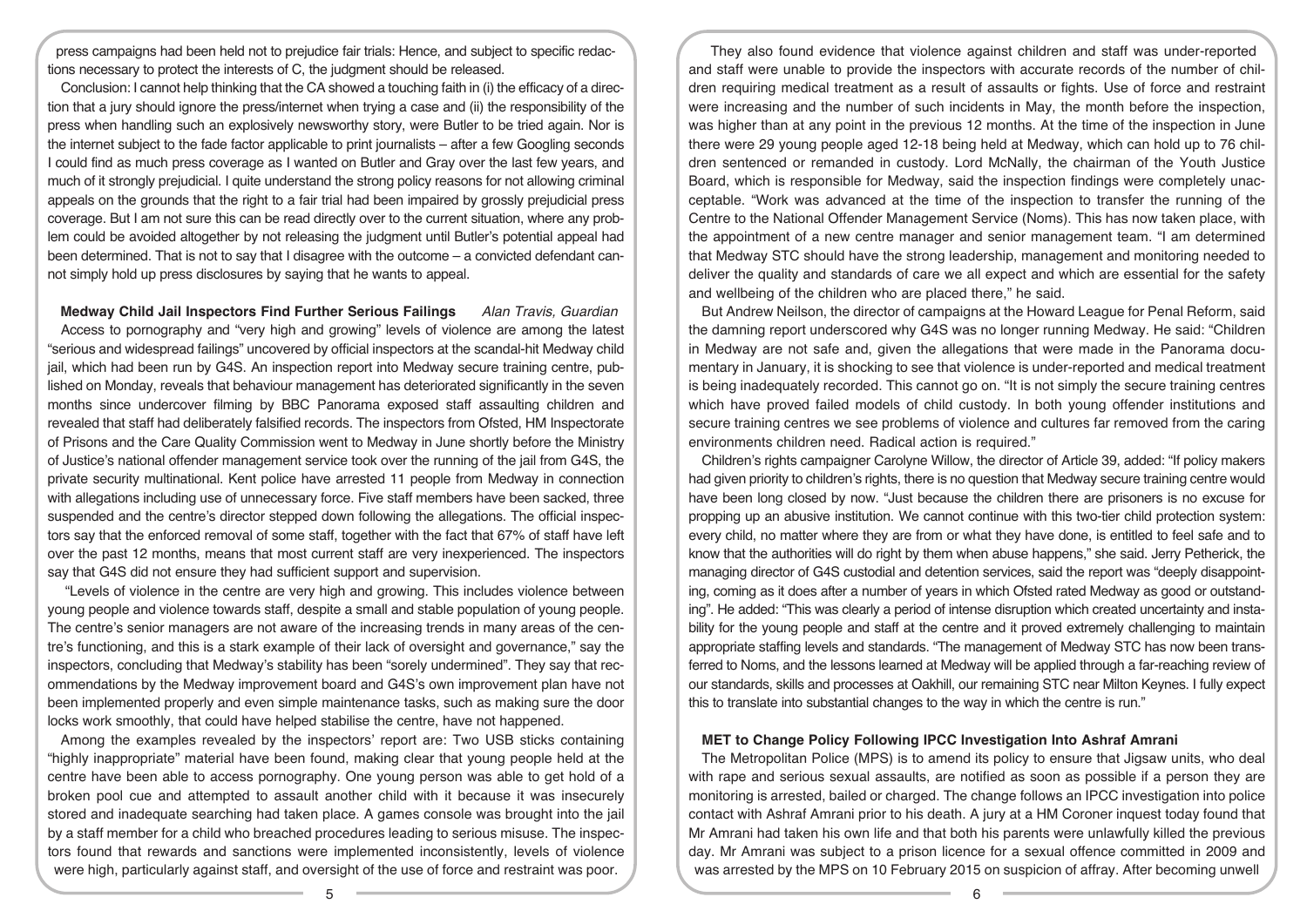and being transferred to a hospital he was then street bailed, meaning he did not attend a police station, on 11 February. Mr Amrani was found dead near his home address on the 13 February and his parents' bodies found at their home address on the same day.

The IPCC investigation found that a police sergeant had a case to answer for misconduct in failing to carry out an adequate risk assessment when street bailing Mr Amrani. At a misconduct meeting, conducted by the MPS, the case to answer was proven and the sergeant received a written warning for his conduct. The MPS bail policy will be also be changed to require street bail decisions to be discussed with a supervisor at the time or as soon as practicable afterwards. IPCC Associate Commissioner Tom Milsom said: "This was a tragic case and my thoughts are with the extended Amrani family today. Following a recommendation from the IPCC the MPS has agreed to alter its policies to ensure that the specialist units who monitor those on license for prior sexual offences are notified as soon as possible when those people are arrested or bailed so more informed decisions can be made." The decision to bail Mr Amrani and not pursue an investigation while he remained in custody failed to protect the safety of the public."

## **Two Humberside Police Officers Dismissed For 'Gross Misconduct'** *BBC News*

Two police officers, including one who punched a detained man, have been dismissed for gross misconduct after a hearing by an independent panel. The pair have not been named as their hearing was conducted in private, said Humberside Police. One officer was said to have punched the man during a scuffle as officers tried to search him. The panel ruled the punch was not necessary to gain control of the man and was gross misconduct. On a separate occasion the same officer claimed to have arrested a man outside an address when it had in fact been made inside. Another time the officer also left work without permission. Both these were deemed to be misconduct and all three counts were found proven. The second dismissed officer was present when a colleague punched a man being detained but did not challenge or report the excessive force. On a separate occasion the officer twice fell asleep during a cell watch on a vulnerable person in custody. The panel found two counts of gross misconduct. Both officers were dismissed without notice. Ch Supt Judi Heaton said: "The behaviour of both officers fell below the expected standard" but the majority of the force was "hard-working, dedicated and committed".

## **1.3bn Troubled Families Scheme Has Had 'No Discernible Impact'**

*Lisa O'Carroll, Guardian:* Senior civil servant describes unpublished Whitehall report into efforts to tackle entrenched social problems as damning.The £1.3bn government "troubled families" scheme to tackle entrenched social problems following the riots in 2011 has had no discernible impact on unemployment, truancy or criminality, an unpublished Whitehall report has found. The official evaluation of the programme launched by David Cameron has not been published because it would be embarrassing to ministers, it has been claimed. A senior civil servant, interviewed for an investigation by BBC's Newsnight, described the report by independent consultancy Ecorys as damning.

The initial troubled families scheme, launched by Cameron in 2012, sought to "turn around the lives of the 120,000 most troubled households in the country" at a cost of about £400m. A second wave of the scheme has since been launched to cover another 400,000 families at a further cost of £900m. Cameron said he wanted to put "rocket boosters" into the system to underline the importance of strong parenting in preventing the kind of social problems that led to the riots in London and elsewhere. It aimed to break the cycle of problems such as poor parenting, domestic abuse and other issues including institutional care identified by Dame

Louise Casey as contributing to the transmission of problems through generations.

But a separate government-commissioned audit of the effectiveness of the programme has concluded differently. According to Newsnight, the Ecorys report examined data from 56 local authorities and concluded there was "no discernible impact on the percentage of adults claiming out-of-work benefits either 12 or 18 months after starting on the programme" and "no obvious impact on the likelihood that adults were employed 12 or 18 months after starting on the programme. Participation did not have any discernible impact on adult offending" seven to 18 months after the family was booked into the programme, it said. Ecorys added: "Whilst it was more difficult to match the treatment and comparison groups when looking at child outcomes, the findings suggested that the programme also had no detectable impact on child offending." They also identified problems with the data quality and representativeness. "The sample sizes that the national administrative data provided meant that it was feasible to detect impacts which were relatively small in magnitude." It said the success criteria were also vague – families could be deemed "turned around" even while the children were still persistently truant or committing crime, just so long as they did so less frequently than they had done before. Councils were paid £3,200 for each family they signed up to the programme with a further payment of £800 when the family met certain criteria. Nationally, 98.9% of the 118,000 families in the scheme were deemed "turned around" by the government. A Department for Communities and Local Government spokesman said: "It is wrong to say that any report on Troubled Families has been suppressed. There were several strands to the evaluation work commissioned by the last government and there is not yet a final report."

#### **CPS Upholds Decision Not to Charge Over MI6 Role In Libyans' Rendition**

*Rob Evans, Guardian:* Families' lawyers claim 'stitch-up' after failure to overturn decision not to bring charges over abduction of dissidents: Prosecutors have rejected an attempt to overturn their decision not to charge anyone over the involvement of the British intelligence agency MI6 in the kidnapping of two Libyan dissidents in a joint operation with the CIA. Lawyers for the two families accused prosecutors of a "complete stitch-up" after failing to quash the decision not to bring any charges over the abduction of the dissidents and their families, including a pregnant woman and children.

The Crown Prosecution Service announced in June that, after a Scotland Yard investigation lasting four years, it did not have enough evidence bring criminal charges. Detectives had compiled a 28,000-page file on how the CIA and MI6 had collaborated to abduct the families of the two prominent dissidents, Abdel Hakim Belhaj and Sami al-Saadi, and fly them to the late Libyan dictator Muammar Gaddafi's prisons in 2004. Documents that came to light in 2011 after the toppling of Gaddafi revealed the UK's participation in the abduction of Belhaj and his pregnant wife, and al-Saadi and his wife and four young children, from south-east Asia.

Detectives questioned Sir Mark Allen, the former head of counter-terrorism at MI6, about faxes from London to Tripoli, signed "Mark", that acknowledged his role in the abduction of Belhaj. They also uncovered evidence that MI6 had sought political authority from ministers for some of their actions. The two families demanded a review of the CPS decision not to charge, as they were entitled to do so as victims under an official scheme. On Friday, Greg McGill, the CPS's director of legal services, said: "As the result of a request under the victims' right to review scheme, the decision to take no further action in this case was looked at again. After careful consideration of all the evidence I have decided to uphold the original decision in this case."

Cori Crider, a lawyer with the human rights group Reprieve, representing the two families, said: "This was exactly what we feared would happen when the CPS froze the victims out of the so-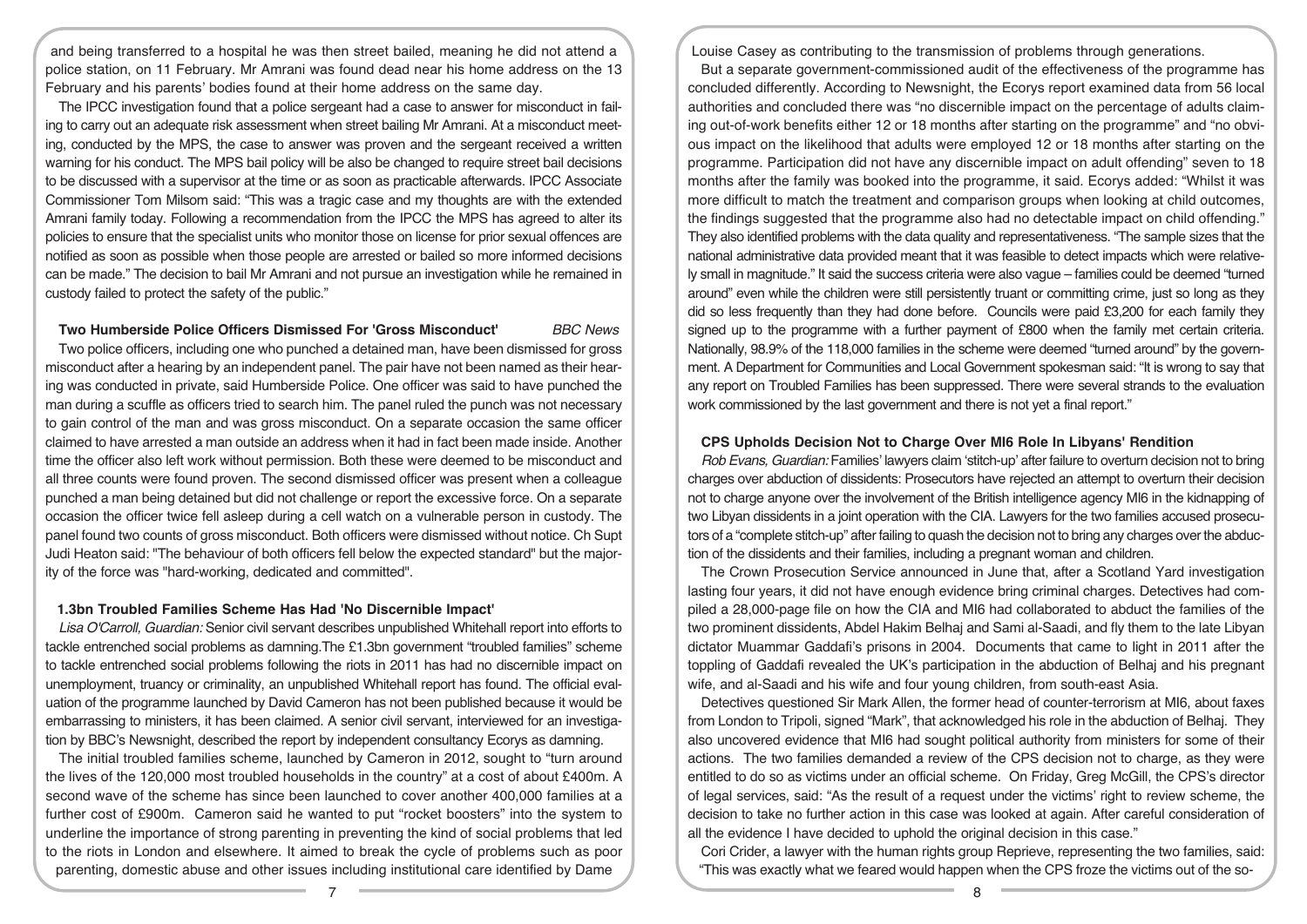called 'victims' review'." She said the review was "not a run-of-the-mill exercise" as the police investigation had examined the conduct of ministers and senior intelligence officers. "It was vital that the review command public confidence. Instead the CPS flogged it through in seven weeks, without making even the feeblest attempt to engage the victims about their concerns," she said. She added that Alison Saunders, the director of public prosecutions, "came into post saying that women and child victims got a raw deal out of the justice system – and she promised to make it better. The Belhaj and al-Saadi families have seen no sign that those words meant anything."

In June, Belhaj and his wife, Fatima Boudchar, spoke of their distress at the decision not to charge anyone. Boudchar said she could not believe it. "I was heavily pregnant when Britain helped kidnap and deliver me to Gaddafi. My baby weighed four pounds when he was born," she said. "I wonder how a British mother would have felt in my situation, if, while she was still carrying her baby, a gang of kidnappers seized her, took her to a secret cell, tortured her, taped her to a stretcher, and delivered her and her baby to a horrendous dictator." The two families, who were living in exile when they were abducted, have described how they were tortured for years after they were sent back to Libya.

#### **Women Are Dying in Jails They Should Not Have Been Sent To**

*Eric Allison, Guardian:* Last month, the Ministry of Justice published the Safety in Custody statistical bulletin on deaths, self-harm and assaults in prisons. It made grim reading. Deaths in custody were up 30% from 2015's figures – self-inflicted by 28%. Self-harm incidents were up 27% and assaults 31%. But one section hurtled out of the briefing. In the year to March 2016, 11 female prisoners had apparently killed themselves, the biggest such toll in 12 years. This figure accounts for more than 10% of all self-inflicted deaths in prisons, even though women make up less than 5% of the prison population. The week the report came out, another two female prisoners seemingly took their own lives. It took me back to 2003; then, 14 women ended their own lives in a 12 month period, six in one jail, Styal, in Cheshire. The following year, 13 female prisoners killed themselves in England.

It was hoped that those deaths marked a tragic turning point and they did, to a degree. In 2005, First Night centres opened in women's prisons, the first, poignantly in Styal. The centres operate mental health assessment programmes and detoxification units, aimed at better identifying women at risk when they arrive. Then, as now, the particular problems facing women in prison were well known. Many female prisoners have been sexually or physically abused as children, and experienced domestic violence as adults. Around a third were in care as children. Many female prisoners are mothers and primary carers. Every year, around 18,000 children are affected by their mother being sent to jail. As women are usually the main caregiver, many end up in care. We can only guess how much that adds to the anguish of mothers behind bars. When the First Night centre at Styal opened soon after Mothers' Day the then governor told me that 41 women had tried to kill themselves in his jail on that day.

In 2006, the government commissioned Baroness Jean Corston to carry out a review of vulnerable women in the Criminal Justice system. Her report made 43 recommendations and all bar two were accepted by the then labour government. Prison sentences should be reserved only for "serious or violent female offenders" she argued and women's jails should be replaced, over time, by "geographically dispersed small multi-functional custodial units" which would help with mental health problems, addictions, housing and employment. This would help keep families together. Although the government rejected her advice to scrap large women's jails, for a time, it appeared as though things were improving. The death toll dropped, with the next decade

averaging three self-inflicted deaths a year. But these latest figures show the system lurching back towards the death tolls we hoped Corston's legacy had left behind for good.

Why the upsurge? We know the prison service is in crisis, staff cuts and overcrowding are a toxic mix, but with female prisoners particularly, we have to look at one glaring fault – one warning that was ignored. Despite all the evidence that smaller jails are better at reducing reoffending among female prisoners, of the 10 closed women's jails in England, only one holds less than 300 women (282), the rest house 300 plus, with the largest holding 527. In May, Michael Gove told the Radio Times that the Archers storyline, of a woman locked up for stabbing her abusive husband, "reinforced the case for reform of women's prisons". And that "too many women are in jail". But his planned prison reforms barely touch on the plight of women prisoners. All of the six new reform prisons are male institutions and, apart from the closure of Holloway, women inmates barely rate a mention in the proposed changes.

Another country, close to home, has shown us the way. Last year, I reported that Scotland's justice minister, Michael Matheson, scrapped plans to build a new large women's prison and replaced it with a smaller one, holding just 80 inmates. Other female offenders are being placed in five small regional units offering help with drugs, alcohol, domestic abuse and mental health problems. And this in a country that has seen just one recorded suicide of a female prisoner in 10 years. It is widely accepted that female prisoners are disproportionately likely to die in jail, but successive governments have ignored all the warning signs. We now have a female prime minister and justice secretary. Will they work together to stem the tide of deaths of female prisoners that should shame us all?

## **Officer Involved in Restraint of Colin Holt, Leading To His Death, Guilty Of Gross Misconduct**

PC Reeves was today 10/08/2016, found guilty of gross misconduct regarding the restraint of Colin Holt and the unlawful entry into Colin's property. He was also found guilty of being in breach of the professional standards of honesty and integrity regarding false statements he gave about his conduct during the restraint of Colin. The disciplinary hearing also found that he breached his duty of care to Colin. Colin Holt died on 30 August 2010. He suffered from mental health problems and had absconded from the hospital where he had been sectioned. Police were subsequently called and attended his property where they entered and restrained him.

On 18 February 2015, a jury returned critical findings in the inquest into the death of Colin. They concluded that 3 police officers failed to comply with their duty of care for Colin after he had been restrained in the prone position with his hands cuffed behind his back. The jury found that this position was maintained throughout the restraint of Colin which resulted in the compromise of his breathing and subsequently caused his death by positional asphyxia. The medical experts who gave evidence agreed that, on the balance of probabilities, had Colin be repositioned earlier after he was initially restrained he would not have died. After an IPCC investigation following Colin's death, two officers were charged with misconduct in public office. They were acquitted at Maidstone Crown Court in May 2013. In April 2015 PC Bowdery, one of the officers involved in the restraint of Colin, was dismissed from Kent Police following a police disciplinary hearing finding of gross misconduct. A third officer involved, PC Leigh, retired from the force prior to the misconduct process.

Quote from Sharon Holt, Colin Holt's sister: "Six years on from Colin's death, we still have many unanswered questions. We raised concerns about Colin's mental health almost four weeks before he was finally sectioned. Colin received no support during this time. In the days before Colin died I wasn't concerned about his mental health at that time and so cannot understand why the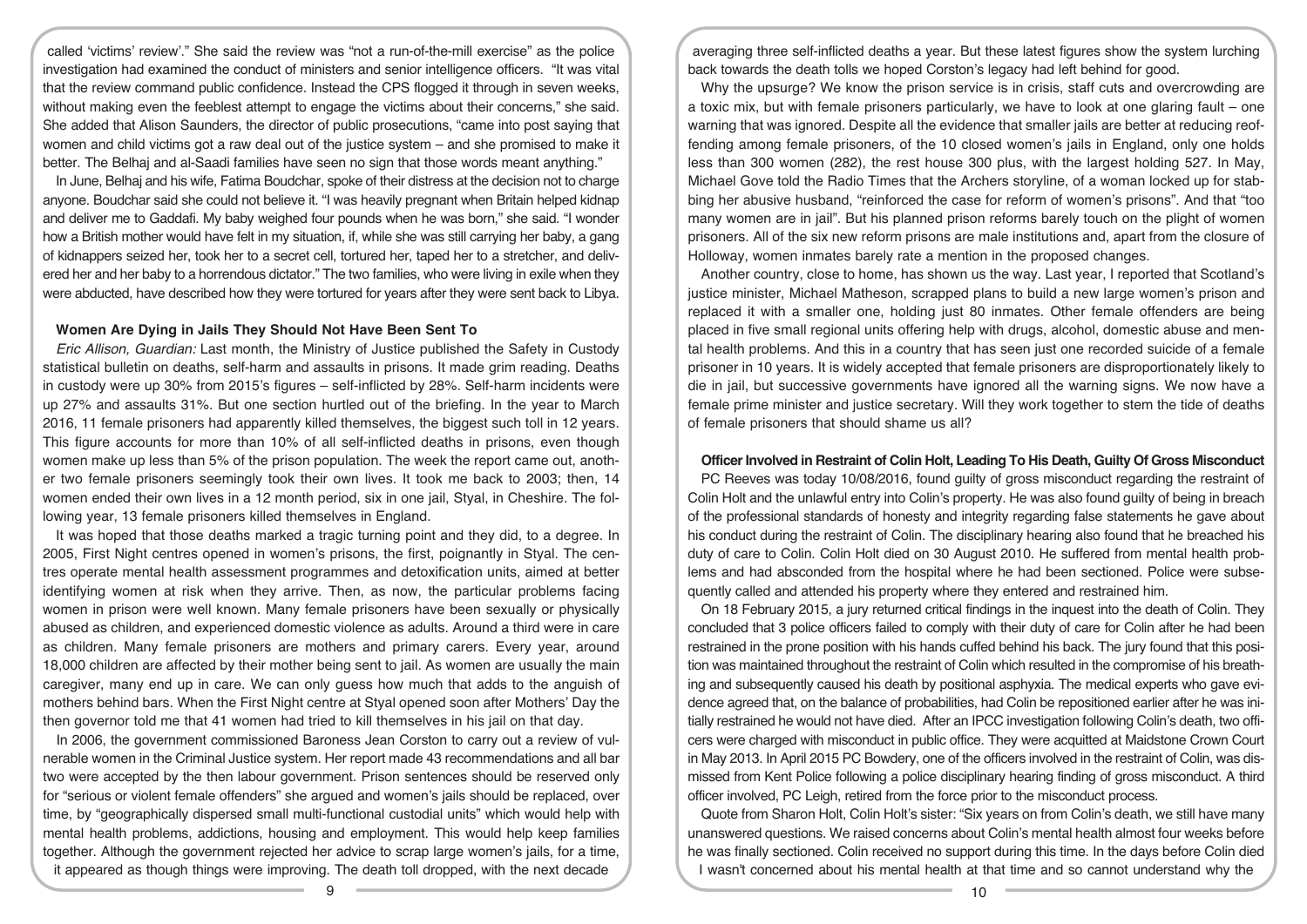decision to section him was taken the next day. It is still very upsetting that we were not informed when Colin was sectioned or told where he was. We are pleased with the decision of the IPCC to recommend a disciplinary hearings for this officer. We are also thankful for the support of Mark Scott, our solicitor and Shona Crallan, our caseworker at INQUEST."

Quote from Shona Crallan at INQUEST: "It is unacceptable that this family should have to wait 6 years for a police officer, involved in Colin's death, to be held accountable. We welcome the decision today, while conscious of the many questions still unanswered for Colin's family." INQUEST has been working with the family of Colin Holt since 2010. The family was represented by INQUEST Lawyers Group member Mark Scott from Bhatt Murphy solicitors.

#### **Crackdown Launched as Phone Seizures in Prisons Rise in England and Wales**

*BBC New:* The number of mobile phones being seized in English and Welsh jails has risen markedly, figures indicate. Almost 15,000 handsets and SIM cards were taken from jails in 2015 - a sharp rise on 2014 and 2013 when 9,745 and 7,400 were seized respectively. The government is launching a new crackdown to target inmates using mobiles to run criminal operations. Prison authorities will use legal powers to curb mobile use which have come into force.

Under the measures, introduced in the Serious Crime Act 2015, prison governors will no longer have to physically find phones or deploy blocking technology to stop them being used. Instead prison staff or police will be able to get the phones cut off remotely by producing evidence that a given number is being used illicitly. "We are determined to do all we can to prevent prisoners having access to mobile phones," Justice Secretary Liz Truss said. "We are stepping up measures to find and block them and empowering prison officers to take action."

The new powers - which took effect last week- will be overseen by the Investigatory Powers Commissioner. Once a mobile number is identified, the prison can apply to the courts for a Telecommunications Restriction Order (TRO) through which mobile networks can be instructed to blacklist the phone remotely - making it unusable. The use of phones in prison has been linked to cases involving drug dealing and smuggling guns into the UK.

In January last year Alexander Mullings, 23 was found guilty of masterminding a plot to import sub-machine guns into the country from his cell in Wandsworth Prison. In July 2015 Christopher Welsh, then 37, was given 12 further years in prison after he was found guilty of dealing in drugs from his cell. Security minister Ben Wallace said: "Criminals are locked up to protect communities from their actions - so it is totally unacceptable for them to continue their life of crime behind bars. "Telecommunications Restriction Orders will give us the power to disconnect the phones prisoners use to continue orchestrating serious crimes while in jail."

#### **50% of Immigrants Held in US 'Priority' Program Have No Criminal Conviction**

Renée Feltz, Guardian: A program intended to prioritize the deportation of immigrants who officials call "the worst of the worst" is missing its target, according to a new report. An analysis of requests by federal officials for local jails to keep immigrants suspected of violating US immigration law in custody found half of the so-called "holds" were placed on people who had been arrested but actually had no criminal conviction. Some had been picked up during traffic violations, or had their charges dropped. But their arrest triggered a process that ended with their federal immigration detention, and in many cases led to deportation proceedings. Just one quarter had committed the most serious types of offenses, such as murder or sexual assault, according to the Transactional Records Access Clearinghouse, which is based at Syracuse University

and obtained the records through an open records request. The most common conviction was for drunk driving, followed by miscellaneous assaults and simple traffic offenses.

This comes as Immigration and Customs Enforcement (ICE) claims it has narrowed the criteria it used under a started in 2008 called Secure Communities that contributed to a record number of deportations under Barack Obama. Under the program, federal officials ask local jails to hold undocumented immigrants they arrest in custody so that they can be transferred to federal immigration detention centers. In November 2014, Homeland Security director Jeh Johnson said a new program called the Priority Enforcement Program (PEP) would focus on "criminal aliens" convicted of felonies or several misdemeanor offenses. In fact, the most recent data shows ICE now targets people with no criminal record at a slightly higher rate than before. ICE said it could not comment on an analysis performed by an external organization. But spokeswoman Sarah Rodriquez said the agency "continues to make significant strides … through PEP to ensure a common-sense approach that focuses enforcement resources on convicted criminals and individuals who threaten public safety and national security".

The agency says it also tries to consider "important community policing needs". But here too, it may be be falling short. "The policies they are implementing are not keeping anyone secure," said Maria Sotomayor, an undocumented immigrant who lives in Philadelphia, and who met with Johnson in May when he tried unsuccessfully to convince the city to implement the PEP program, which would have ended its "sanctuary city" policy that keeps ICE and police separate. "I told him that because of these detainers, an immigrant who is a victim of a crime will think many times before calling the police to make a report because we could get picked up too," recalled Sotomayor.

Before PEP was officially implemented last year, at least 377 local law enforcement agencies were refusing to honor some or all requests to hold immigrants in detention from ICE. The agency says 17 of the 25 jurisdictions with the highest number of declined detainers are now participating in the program. Meanwhile, immigration advocates have sued to obtain more details how the PEP program actually differs from its predecessor. "We suspect this PEP program was just a name change," said Jessica Bansel, legal director of the National Day Laborers Organizing Network. For example, while ICE can now ask local jails to simply inform them when an immigrant is in custody, not to detain them, Bansel noted the agency also has two new detainer forms that are specifically designed to request custody of a person who recently entered the country illegally, but has not been convicted of a crime and is not a security risk. "This sort of makes the whole thing a joke," said Bansel.

#### **Raza, R (On the Application Of v SSHB [2016] EWCA Civ 807 (29 July 2016)**

The judgment in this case considered the question of "If bail is granted by the First-Tier Tribunal on conditions, how long do these conditions last and does the Secretary of State or her immigration officers have authority to vary or relax those conditions?" These were the central issues on appeal from the UT (Immigration and Asylum Chamber) judgment given by McCloskey P and UTJ Storey on 24 February 2016.

The Appellant in this case was released on bail by the FTT, on 9 October 2014, subject to primary and secondary conditions including tagging and curfew conditions. The secondary conditions included a requirement for the Appellant to report to the UKBA on a specific date. The Appellant reported as required and the SSHD notified him of his curfew conditions. The Appellant later made numerous requests to the SSHD to vary the curfew order and/or remove the requirement to wear the electronic tag with which had been fitted. He also made a bail variation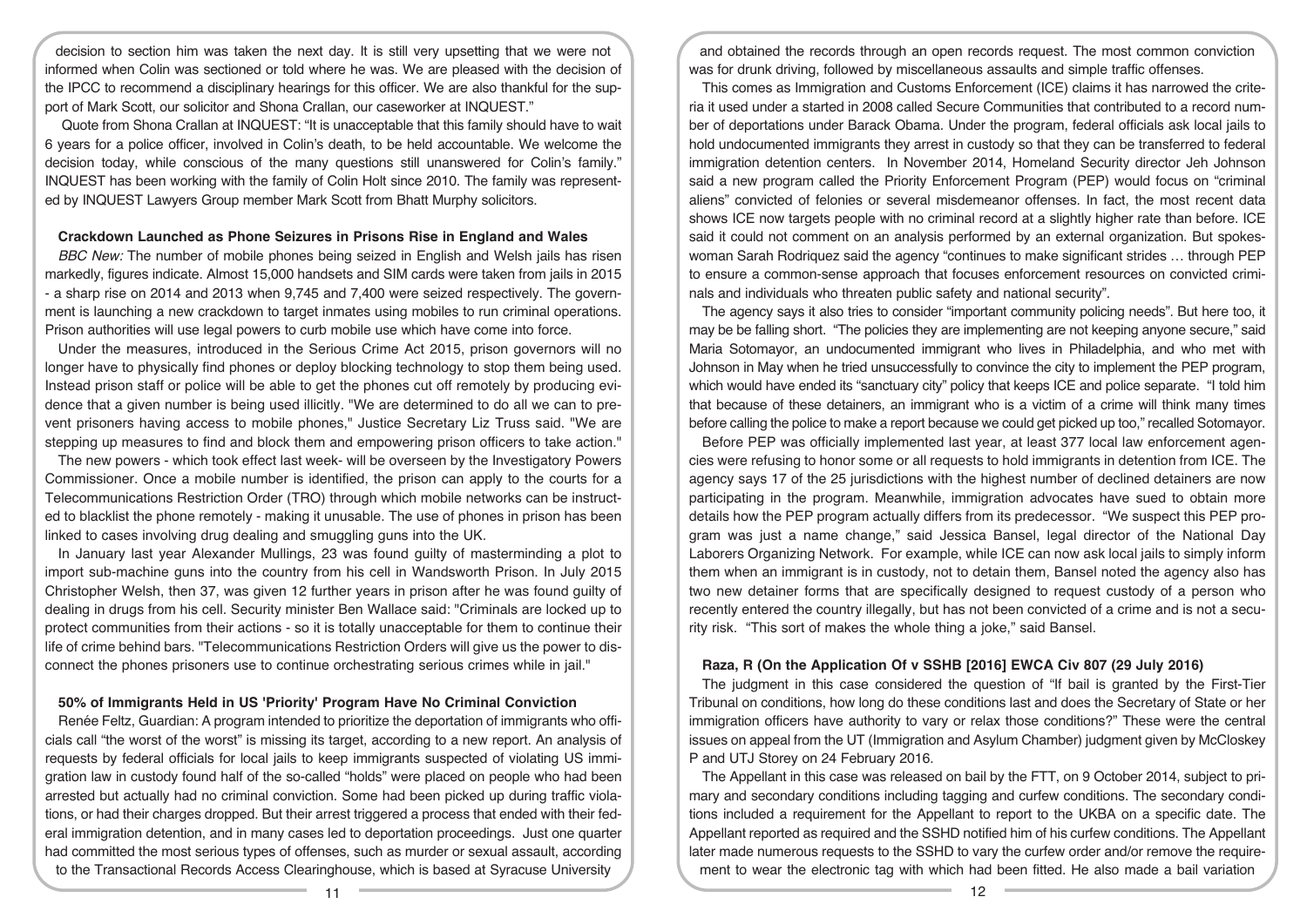application to the FTT which was refused on 16 February 2015 and on a further application on 14 July 2015 the FTT declined to consider the request on the grounds that it lacked jurisdiction and that the appropriate body was the CIO. On 7 August 2015 the Appellant filed a Judicial Review application at the UT seeking to challenge the legality of his tagging and curfew.

The SSHD conceded and removed the Appellant's tag on 9 October 2015.The UT decided to determine the issues owing to their "unusual and important nature". The UT decided that the SSHD did not have the power to remove or relax bail conditions imposed by the FTT and had acted ultra-vires and that the FTT had a continuing role for so long as the bail order existed.

The Appellant filed an appeal to the Court of Appeal challenging this decision as the judgment would have meant that the Appellant would need to be re-tagged and the SSHD supported this application. The submissions were that on the true construction of paragraph 22 (1A) of Schedule 2 Immigration Act 1971, the FTT had the power to grant bail in order to secure the Appellant's surrender to an Immigration officer and once that had been done any conditions of bail imposed by the FTT lapsed and continuance of bail was then at the discretion of the SSHD and her officials. The Appellant submitted that the SSHD would be guided by any conditions the FTT proposed and could be judicially reviewed if they unreasonably imposed more draconian conditions. "It is fair to say that there are no express words in paragraph 22 saying that bail conditions are to cease on surrender but in my view Mr Clement's guidance correctly states the position as a matter of necessary inference from the terms of paragraph 22 and particularly 22(1A). It follows that there is no sub-scenario of FTT bail of non-finite duration in a case where there is no pending appeal to the FTT". (Paragraph 27)

The Court of Appeal decided that it was clear that the curfew conditions were imposed by the SSHD and that it was right that any application to discharge it was therefore to be made to her and not the FTT. "To that extent, the Upper Tribunal seems to have made its decision under a misapprehension of the position (no doubt because they did not have the documents produced recently to this court) and should have decided that, if the decision to impose a curfew was properly authorised, the Secretary of State had power to vary or discharge it. If it was not a properly authorised decision it could, no doubt, be quashed by judicial review but either way the Secretary of State was the correct respondent".(Paragraph 20) Further, the Court of Appeal agreed that the correct legal position is that conditions of bail imposed by the FTT expire on surrender to an immigration officer who then imposed his or her own conditions as is reflected clearly in paragraphs 33 and 35 of the Presidential Guidance Note. This decision greatly assists in clarifying the grey area as to when FTT bail comes to an end and when it becomes the responsibility of the SSHD to impose and vary bail conditions and what powers the SSHD has in this respect. Practitioners should now have a clearer picture of when to apply for variation of bail to the FTT and when to approach the SSHD directly.

Counsel - Chris Buttler of Matrix Chambers. Solicitor – Shalini Patel

# **Prison Officer Could Be Jailed Over Lesbian Fling With Dangerous Inmate**

Lucy Thornton, Kevin Donald, Daily Mirror :A prison officer faces jail for a sexual fling behind bars with a dangerous inmate, a court has been told. Melissa Priestley's sex sessions with convicted thug Leonie Kinnish, 27, were uncovered after raunchy letters were found in the prisoner's cell. Kinnish was serving an extended sentence after she robbed a vulnerable couple in their home and she was branded a danger to the public. Her previous offences include an unprovoked street attack with a hammer, which landed her a four-year jail term, and

a conviction for fraud. Durham crown court heard that 33-year-old Priestley had given almost a decade of service at HMP Low Newton – home to notorious prisoner Rose West - when the allegations arose. A search of Kinnish's cell led to the discovery of letters suggesting an inappropriate relationship had taken place with a staff member. During the subsequent police investigation, messages found on Priestley's phone appeared to confirm the fling.

Priestley was charged with misconduct in a public office, between October 1 and December 2 last year, with the charge saying that as a prison officer she "wilfully misconducted herself by engaging in a sexual relationship with Leonie Kinnish.". She admitted the charge during a short plea hearing on Thursday. Ros Scott Bell, for Priestley, requested preparation of a background report on her client, prior to next month's sentencing hearing. She told the court: "This is a lady of hitherto good character who had been working at Low Newton since April 2006." Judge Christopher Prince agreed and told Priestley that all sentencing options, including custody, remain open to the court. He bailed the defendant, of Newton Aycliffe, County Durham, to return for the sentencing hearing on Thursday, September 22.

Following the hearing, John Dilworth, Deputy Chief Crown Prosecutor for the North-East, said: "For people to have confidence in the criminal justice system, they need to know that the law applies equally to all of those involved in the delivery of justice. The relationship between Melissa Priestly and the prisoner, over whom she had a professional duty of care, was wholly inappropriate. I would like to praise the swift actions of the prison authorities and police, once the initial reports of this relationship were received. Through their diligence vital evidence was preserved, assisting greatly in the Crown's preparation of a robust case against Melissa Priestley."

Kinnish and her brother Adrian were jailed at Preston crown court in January last year. Judge Pamela Badley said Leonie Kinnish posed such a danger to the public that she must be given an extended sentence of four years to protect the public from harm. The court heard Leonie knew that her victims, who were both in their 50s, had mobility problems but raided their flat on December 28t, 2013, and forced them to hand over cash. She was convicted of robbery and her brother of assault causing actual bodily harm. Kinnie had previously served a four-year sentence for an unprovoked street assault with a hammer. After she was handed her sentence, she begged Judge Badley to spare Adrian jail, saying: "Please don't send him down. It's my fault." Leonie Kinnish, of Greenset Close, Lancaster, was handed a five-year custodial term with fouryear extended licence and Adrian Kinnish, of no fixed address, was given nine months.

#### **Dalian Atkinson Death: Black People 'More Likely' to be Tasered By Police**

Campaigners have reacted to the death of ex-footballer Dalian Atkinson by claiming you are "off the scale more likely" to be Tasered if you are black. The death of the 48-year-old black ex-Aston Villa striker, outside his parent's house in Telford, Shropshire, in the early hours of Monday morning, has added to tensions that were already running high in the wake of this summer's 'Black Lives Matter' protests. The incident has prompted calls for Prime Minister Theresa May to lead an "urgent and fundamental" review of how police use a weapon that can deliver a 50,000-volt shock and was fired 1,921 times in England and Wales last year.

A leading campaigner against excessive police deployment of Tasers has now told The Independent that the way the weapons are being used generally is "a reflection of institutional racism within the police". Matilda MacAttram, the director of the human rights campaign group Black Mental Health UK, said: "If you are black and living in England, the likelihood of you being Tasered is off the scale compared to the rest of the population." There is no indication that